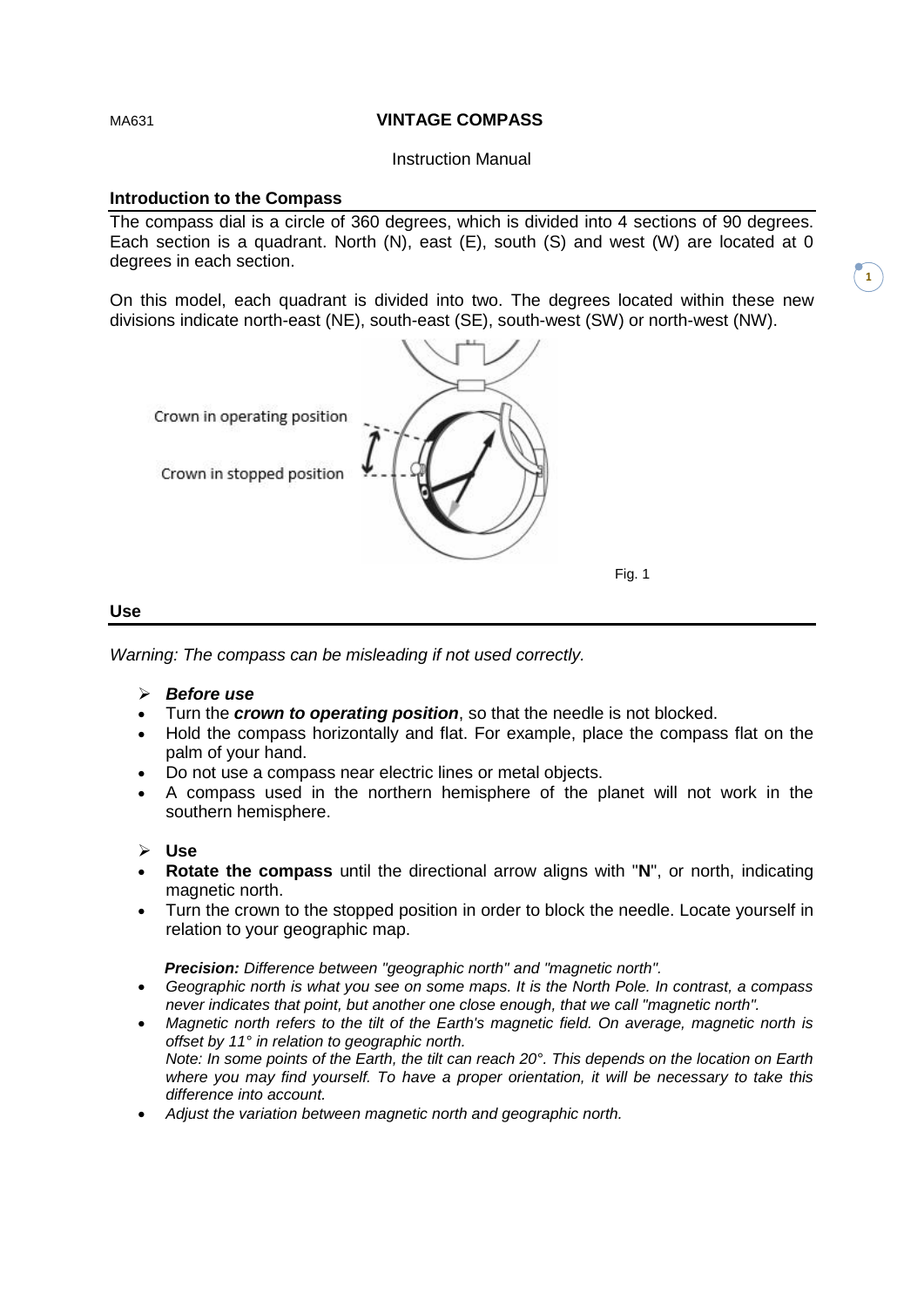## **Reading the Time**



Solar time: The shadow made by the stylet from the sunlight indicates the time according to the position of the sun.

Read the solar time displayed on the dial and apply the 3 corrections to obtain the legal time.

- Longitude correction
- Equation of time correction

The addition of 1 hour in winter or 2 hours in

summer

The formula for the calculation is below. Please refer to the example at the end of the instruction manual to know how to calculate the legal time.

```
Legal time = dial time + longitude correction + equation of time correction + 1 h in winter (2 h in summer)
```
### *LONGITUDE CORRECTION*

The sun makes an apparent turn of the earth in 24 h, or 15° per hour or 1° every 4 min.

The legal time in our time zone corresponds to the passage of the sun at the Greenwich meridian. Therefore, the offset of longitude must be taken into account.



#### *Examples*

| Montreux-Château | 7° 00'          | Fast | - 28 min. The sun will arrive at Greenwich later     |
|------------------|-----------------|------|------------------------------------------------------|
| <b>Bruz</b>      | $1^{\circ} 45'$ |      | West $+7$ min. The sun has already passed Greenwich  |
| Plouha           | $3^\circ$       |      | West $+12$ min. The sun has already passed Greenwich |
| Pleumeleuc       | $2^{\circ}$     |      | West $+8$ min. The sun has already passed Greenwich  |

 $\overline{2}$